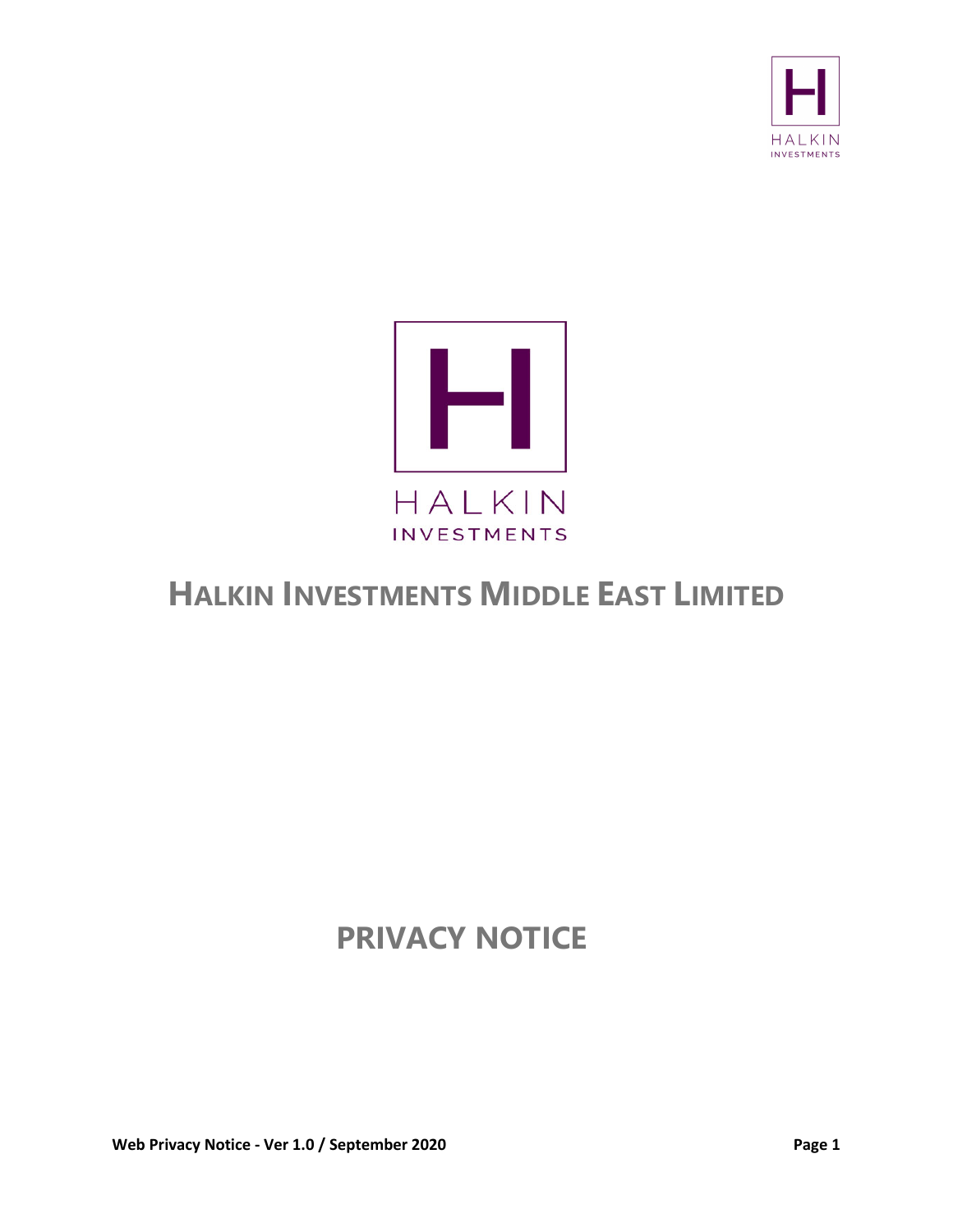

#### **INTRODUCTION**

Protecting the confidentiality and security of personal information is integral to the way in which **Halkin Investments Middle East Limited** and its affiliates ("**HIMEL**") conducts its business. We are committed to safeguarding the privacy of our clients and use the personal information in accordance with our privacy principles set out below. The following are major points from our updated Privacy Policy statement that will help to explain the data processing practices of HIMEL.

In accordance with the DIFC Data Protection Law, **HIMEL** being the data controller, must provide you with information on how your personal data will be processed. Please take a moment to read this Notice so that you know and understand the purposes for which we may collect, use and/or disclose your personal data.

#### **PURPOSES OF PROCESSING AND LAWFUL BASIS OF PROCESSING:**

The personal data collected from you, provided by you or obtained from other sources on your behalf will be held, disclosed and processed by HIMEL for the purposes of offering you our services and maintaining a relationship with you.

We process personal data only for lawful purposes.

Presently, we collect, use and disclose your personal data for the following lawful purposes:

#### **A. In connection with the products and services offered:**

- for opening, operation, administration or continuation of accounts with us and/or any service providers/partners;
- evaluating your standing, resources and capabilities to enter or maintain a relationship with you;
- analyzing your financial situation and determining financial strategies and products suitable for you as our client;
- assessing and processing any applications, requests and instructions for financial products and services offered by us and/or other financial institutions or product providers for you as our client;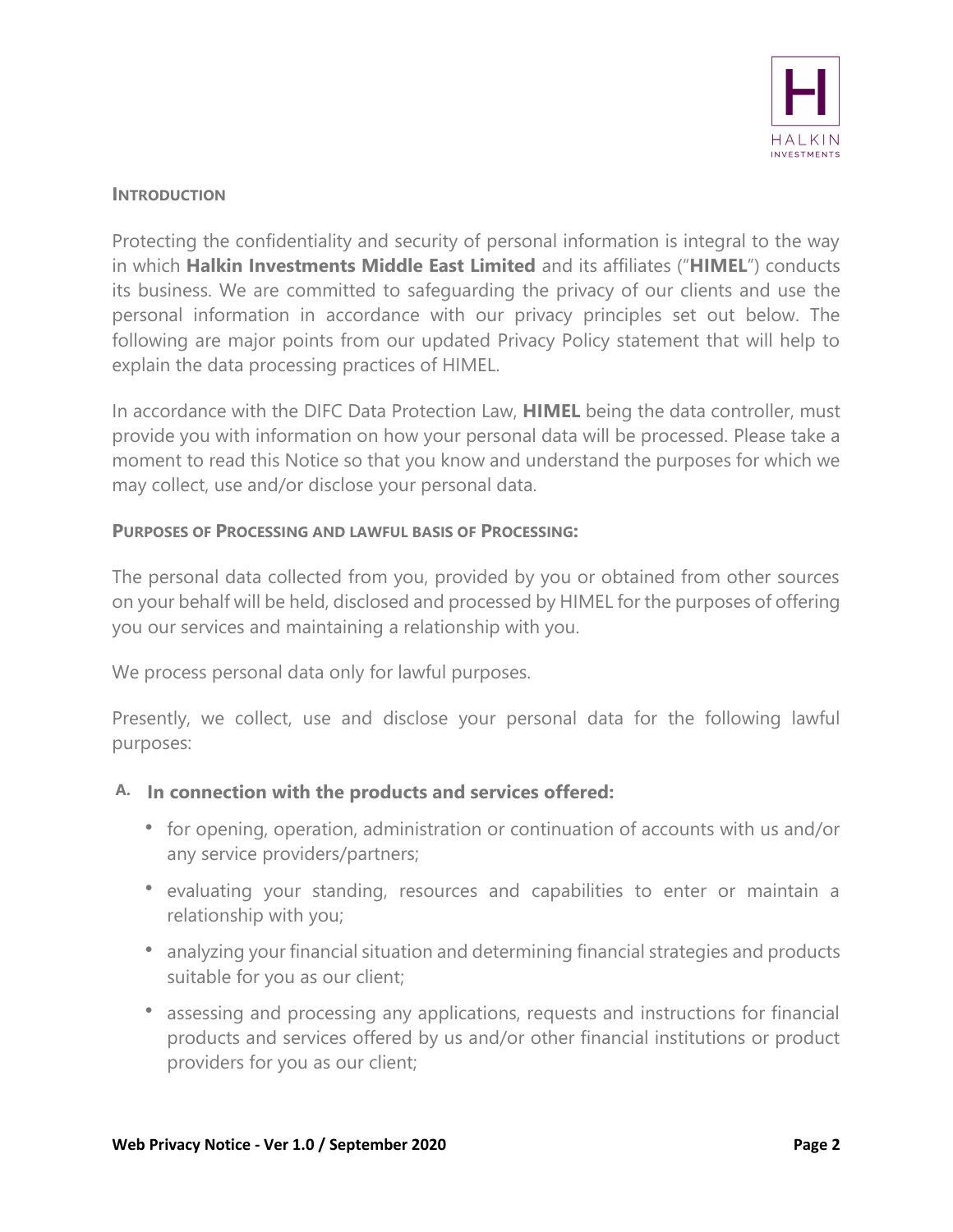

- managing commercial and financial risks, including preventing, detecting and investigating crime, including fraud and any form of financial crime;
- sending you updates and information in relation to our management of your investments, our services, products, newsletters and related investment and market information, reports or commentaries;
- responding to your queries and requests and handling complaints;
- managing our administrative and business operations and complying with internal policies and procedures;
- processing any corporate actions which affect your investments;
- maintaining records of our interactions with you, through telephone recordings, documentation (hard copy and electronic);
- carrying out due diligence, monitoring or other screening activities in accordance with our legal or regulatory obligations or risk management procedures;
- compliance with any applicable rules, laws and regulations, industry codes of practice or guidelines and any directives or best practices issued or administered by any regulatory authorities or relevant trade bodies or to assist in law enforcement and investigations by relevant authorities;
- any purpose that is reasonable and incidental to our provision of our products or services to you.

#### **B. In the case where you submit an application to us as a candidate for employment:**

- for processing your application including the conducting of pre-recruitment checks, such as in relation to your credit standing and qualifications;
- for providing or obtaining references and for background screening/vetting from your referees, past employers, present or past colleagues and the staff of past academic institutions;
- for collecting information to assess your suitability for the position applied for;
- for communicating with you as is required to comply with our policies and processes, including for business continuity purposes;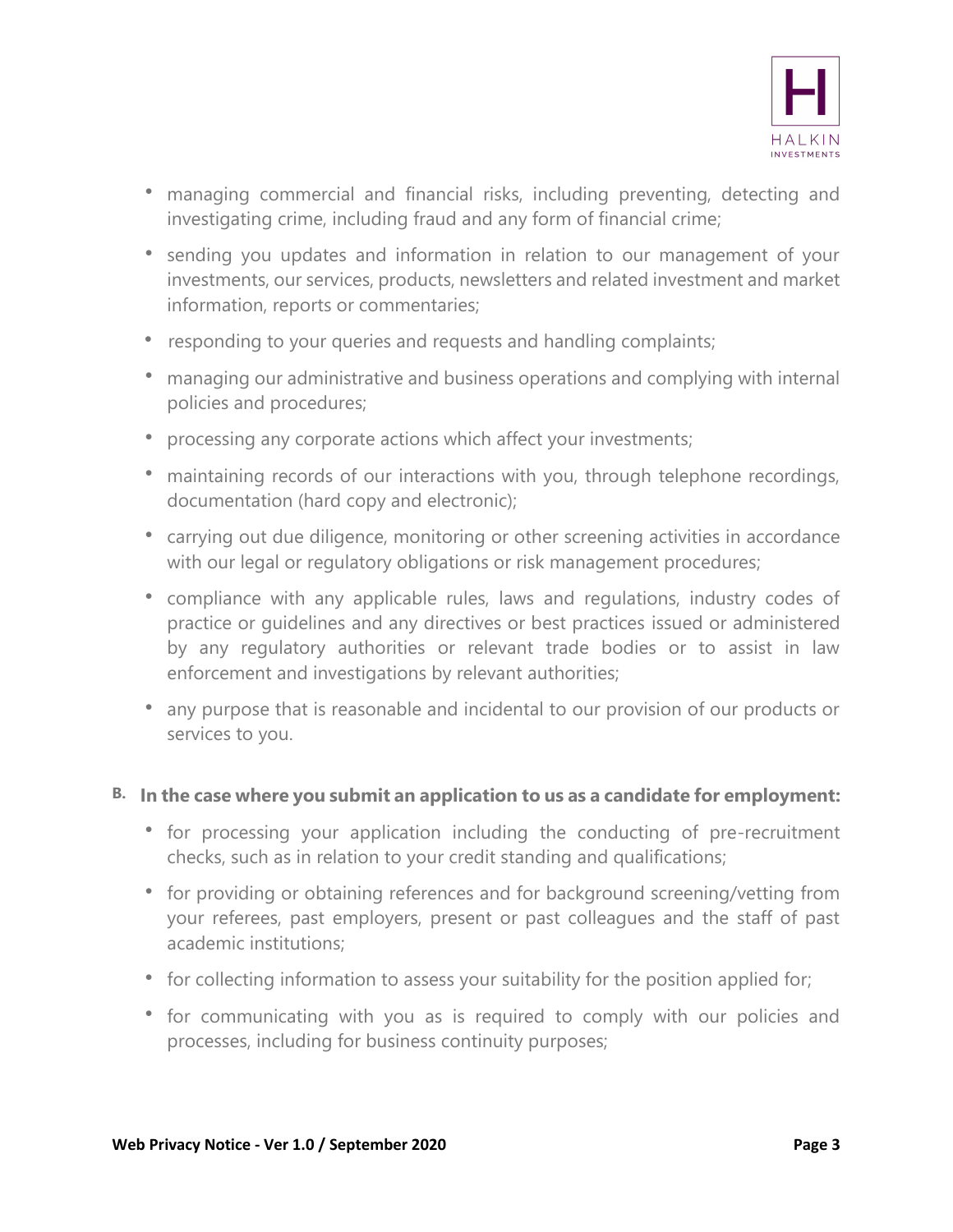

- for maintaining our records where you have not been successful in your job application to us, to inform you should a suitable position which might be of interest to you be open in the future; or where you are subsequently employed by us and thereafter leave our employment, to provide you a reference, when so requested by your future prospective employer; and
- for any other purposes relating to the aforesaid

# **C. Legitimate interest**

- for carrying out statistical analysis and market research;
- for recording, maintaining, storing, and using recordings of telephone calls that you make to and receive from HIMEL.

Please note that where personal data is processed for purposes of legitimate interests, you have a right to object to such processing and HIMEL will no longer process the personal data unless HIMEL can demonstrate compelling legitimate grounds for the processing which override your interests, rights and freedoms or for the establishment, exercise or defense of legal claims.

#### **CONSENT**

From time to time, HIMEL may send you information about financial markets, products etc., by telephone, by email or by other reasonable means of communication. If you do not wish to receive the information, you can inform us.

Your consent is not required to process your personal data for the purposes referenced above. However, in order to process your personal data for the purposes of direct marketing, HIMEL seeks your consent.

You have a right to withdraw this consent at any time. However, your withdrawal of consent will not affect the lawfulness of processing based on consent received before its withdrawal.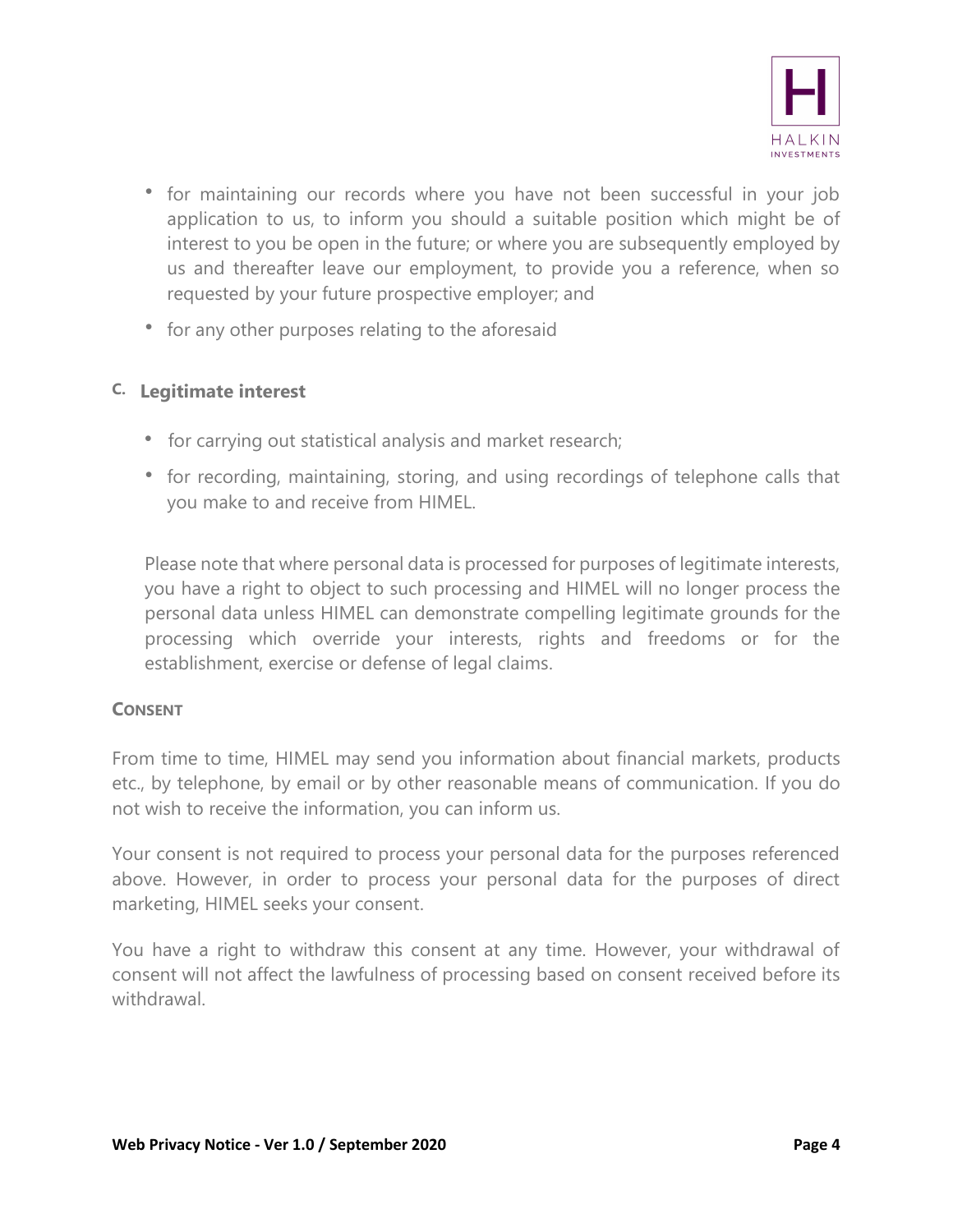

You can withdraw your consent by contacting HIMEL at the address given below:

Halkin Investments Middle East Limited 610, West Office Index Tower, DIFC, PO Box - 506885 Dubai , United Arab Emirates

# **DISCLOSURES TO DATA PROCESSORS AND / OR THIRD PARTIES:**

Personal data relating to you which is collected from you or provided by you or on your behalf may be handled by HIMEL or their duly appointed agents, service providers and any of their respective related, associated or affiliated companies for the purposes specified above.

These data processors will handle your information in accordance with applicable Data Protection Legislation.

HIMEL may disclose your personal data to other third parties where required by law or for legitimate business interests. This may include disclosure to third parties such as auditors, regulatory bodies, taxation authorities and technology providers.

#### **TRANSFER OF DATA OUTSIDE DIFC**

Personal data collected from you or provided by you or on your behalf may be transferred outside of DIFC for processing including to companies situated in countries which may not have the same data protection laws. Such data transfers will only involve companies which are part of the same corporate group or acting as service providers to HIMEL.

#### **RETENTION PERIOD**

HIMEL will retain your personal information for as long as is needed to fulfil the purposes outlined in our Data Protection Policy, unless a longer retention period is required or permitted by law.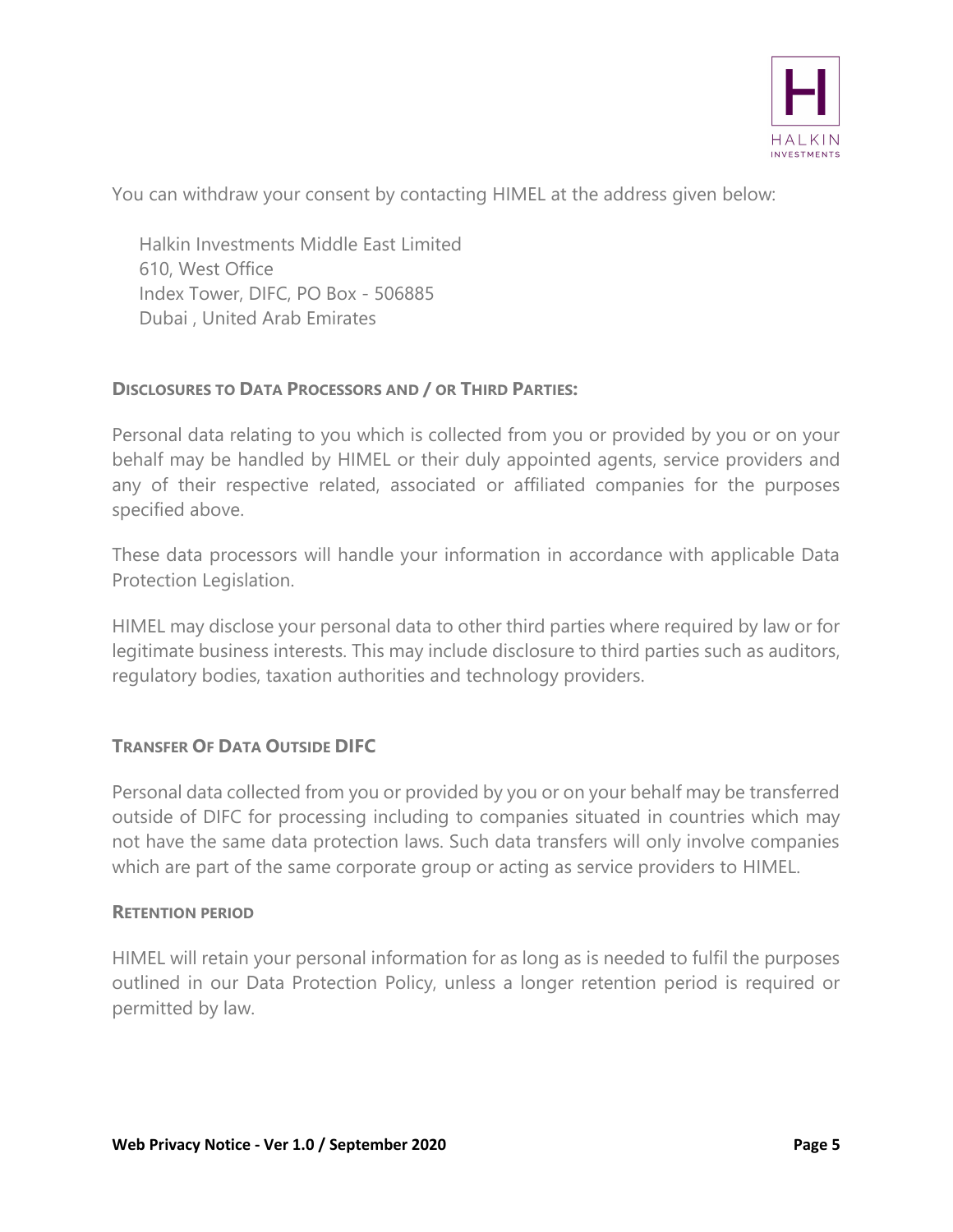

# **SECURITY MEASURES TO PROTECT YOUR DATA**

We maintain reasonable and appropriate security measures to protect Customer Data from loss, misuse, and unauthorized access, disclosure, alteration, and destruction. Our information security controls ensure that personal and financial data is well protected and accessible only to authorised personnel.

#### **YOUR DATA PROTECTION RIGHTS:**

Your data protection rights are as under:

- You have a right of access to and the right to amend and rectify your personal data.
- You have the right to have any incomplete personal data completed.
- You have a right to be forgotten (right of erasure of personal data)
- You have a right to restrict processing.
- You have a right to data portability.
- You also have the right to object to processing where HIMEL is processing personal data for legitimate interests.
- You have the right to withdraw your consent used for Direct Marketing

Additionally, you have a right to lodge a complaint with relevant supervisory authority, in the DIFC of the alleged infringement if you consider that the processing of personal data relating to you carried out by HIMEL is not as per the regulation in force.

You may use/enforce your rights as outlined above by submitting your written request to us via:

# Data Protection Officer:

Mr. Alexander Jomy Halkin Investments Middle East Limited 610, West Office Index Tower, DIFC, PO Box - 506885 Dubai , United Arab Emirates